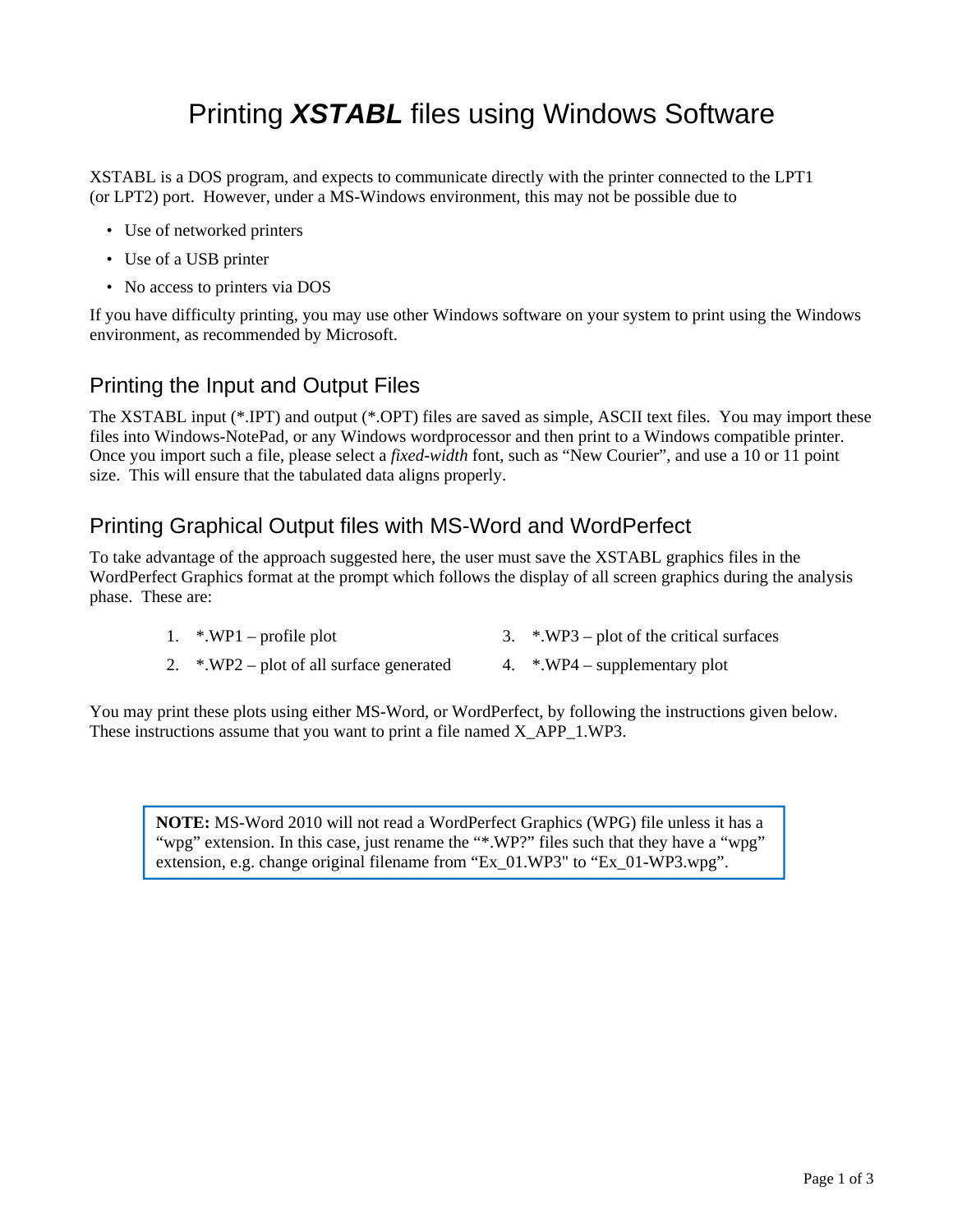## MS-Word

- 1. In a MS-Word document, go to "Insert, Picture" as shown in Figure 1.
- 2. Navigate to the folder containing the XSTABL plot file (e.g. Ex\_01-WP3.wpg) and select insert.
- 3. Alternatively, it is also possible to drag-n-drop a "wpg" file from Windows Explorer directly into a MS-Word document which is open.
- 4. This will add the plot file to the document, as shown in Figure 2, below.
- 5. Once the plot has been imported, you may change its size, orientation, or crop it using the formatting options indicated in Figure 3. **Figure 1**





### **Figure 2** Figure 3

By repeating the above steps multiple times, all the XSTABL generated images may be imported into the MS-Word file and then printed using a Windows compatible printer.

**NOTE**: Please refer to file: "XSTABL\_MS.DOCX" as an example of using Microsoft Word.